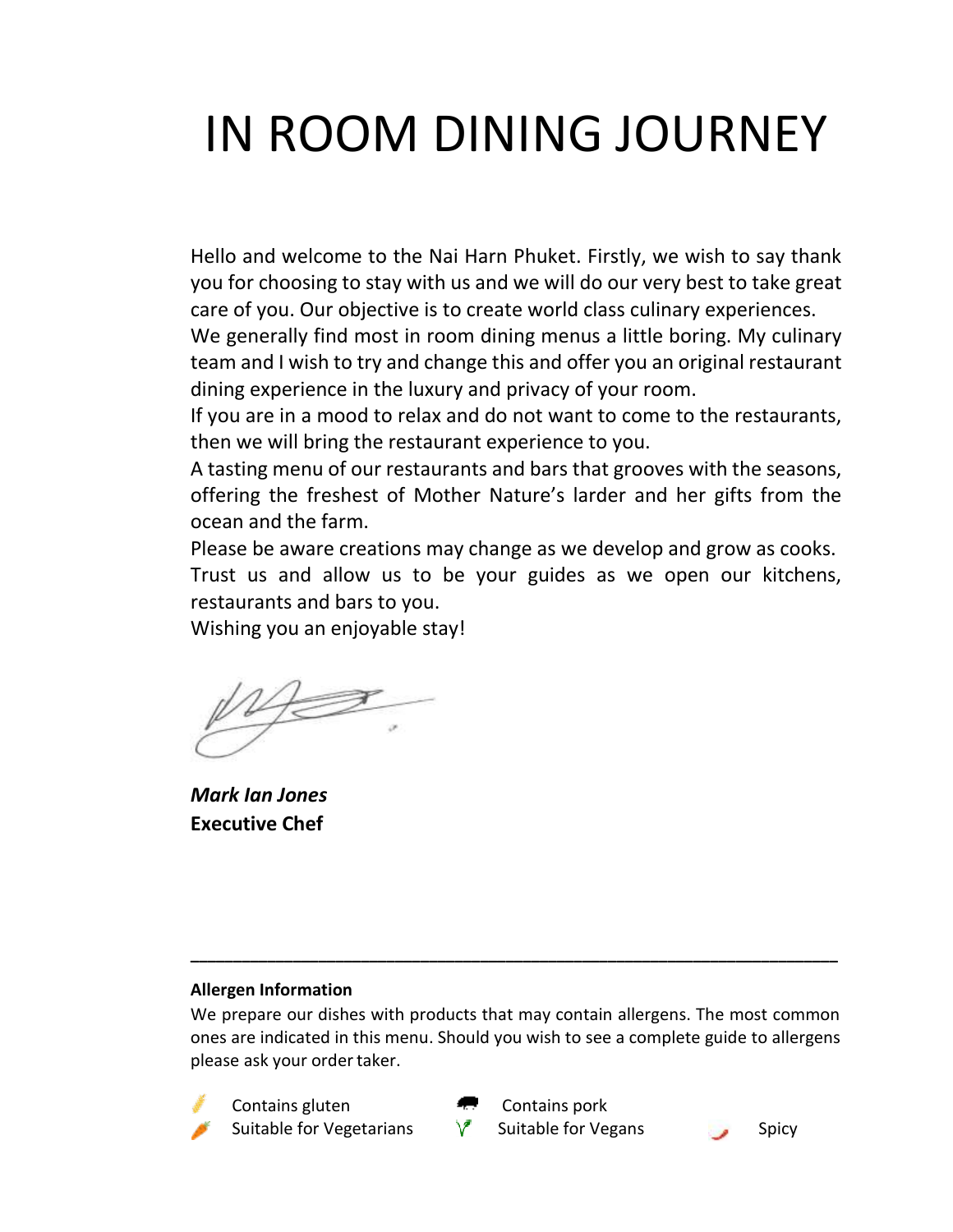# **GOOD MORNING**

# **Above all else we believe that breakfast is the most important meal of the day.**

#### **SERVED 06.30AM- 10.30AM**

| <b>Fruit and Juices</b><br>fresh Nam Dok Mai mango                                           | Freshly squeezed from the small local farm producers in Phuket and Phang-Nga provinces<br>Shogun orange, green guava, young coconut, Sriracha Phuket pineapple and                                    |                                                                                                  | <b>150 THB</b> |
|----------------------------------------------------------------------------------------------|-------------------------------------------------------------------------------------------------------------------------------------------------------------------------------------------------------|--------------------------------------------------------------------------------------------------|----------------|
| Seasonal Fresh Fruit Cut "A La Minute"                                                       |                                                                                                                                                                                                       |                                                                                                  | <b>350 THB</b> |
| Please select your five favourite fruits from our list:                                      |                                                                                                                                                                                                       |                                                                                                  |                |
| Mango<br>Green apple<br>Red apple<br>Guava<br>Pineapple<br>*Rambutan                         | *Longan<br>Papaya<br>Passion fruit<br>*Lychees<br>Pomegranate<br>*Mangosteen                                                                                                                          | Thai pomelo<br>Watermelon<br><b>Black grape</b><br><b>Bananas</b><br>Dragon fruit<br>*Rose apple |                |
| Mandarin orange                                                                              |                                                                                                                                                                                                       |                                                                                                  |                |
| *Subject to seasonal availability please ask your waiter                                     |                                                                                                                                                                                                       |                                                                                                  |                |
| <b>From the Nai Harn Beach Bakery</b>                                                        |                                                                                                                                                                                                       |                                                                                                  |                |
| <b>Basket Full of Freshly Baked Morning Goods</b><br>brown toast and Chefs muffin of the day | Croissants, Danish pastry, pain au chocolate, assorted rolls, selection of white or<br>Served with a selection of handmade jams and French butter                                                     |                                                                                                  | <b>500 THB</b> |
|                                                                                              | *Please choose from the list below which jam or spread you would like<br>Strawberry jam, Banana and cinnamon jam, Passion and mango fruit jam,<br>Mandarin marmalade, Pineapple marmalade and Nutella |                                                                                                  |                |
| <b>Danish Collection</b><br>A selection of freshly baked Danish style pastries               |                                                                                                                                                                                                       |                                                                                                  | <b>450 THB</b> |
| <b>House-Made Granola</b>                                                                    | With Greek yogurt, berry compote or freshly diced mango                                                                                                                                               |                                                                                                  | <b>450 THB</b> |
| <b>Artisan Dairy Available at Your Request</b><br>*one-day prior notice required             | Whole milk, skimmed milk, cashew nut milk, soya milk, rice milk                                                                                                                                       |                                                                                                  | <b>250 THB</b> |
| <b>Waffles and Pancakes</b>                                                                  |                                                                                                                                                                                                       |                                                                                                  |                |
| <b>American Pancakes</b>                                                                     | Served with maple syrup, whipped vanilla cream and blueberry compote                                                                                                                                  |                                                                                                  | <b>400 THB</b> |
| <b>Belgian Waffles</b><br>68% chocolate sauce with Chantilly cream                           |                                                                                                                                                                                                       |                                                                                                  | 400 THB        |
| <b>French Crêpes</b>                                                                         | Simply finished with a light dusting of sugar and freshly cut lemon                                                                                                                                   |                                                                                                  | 400 THB        |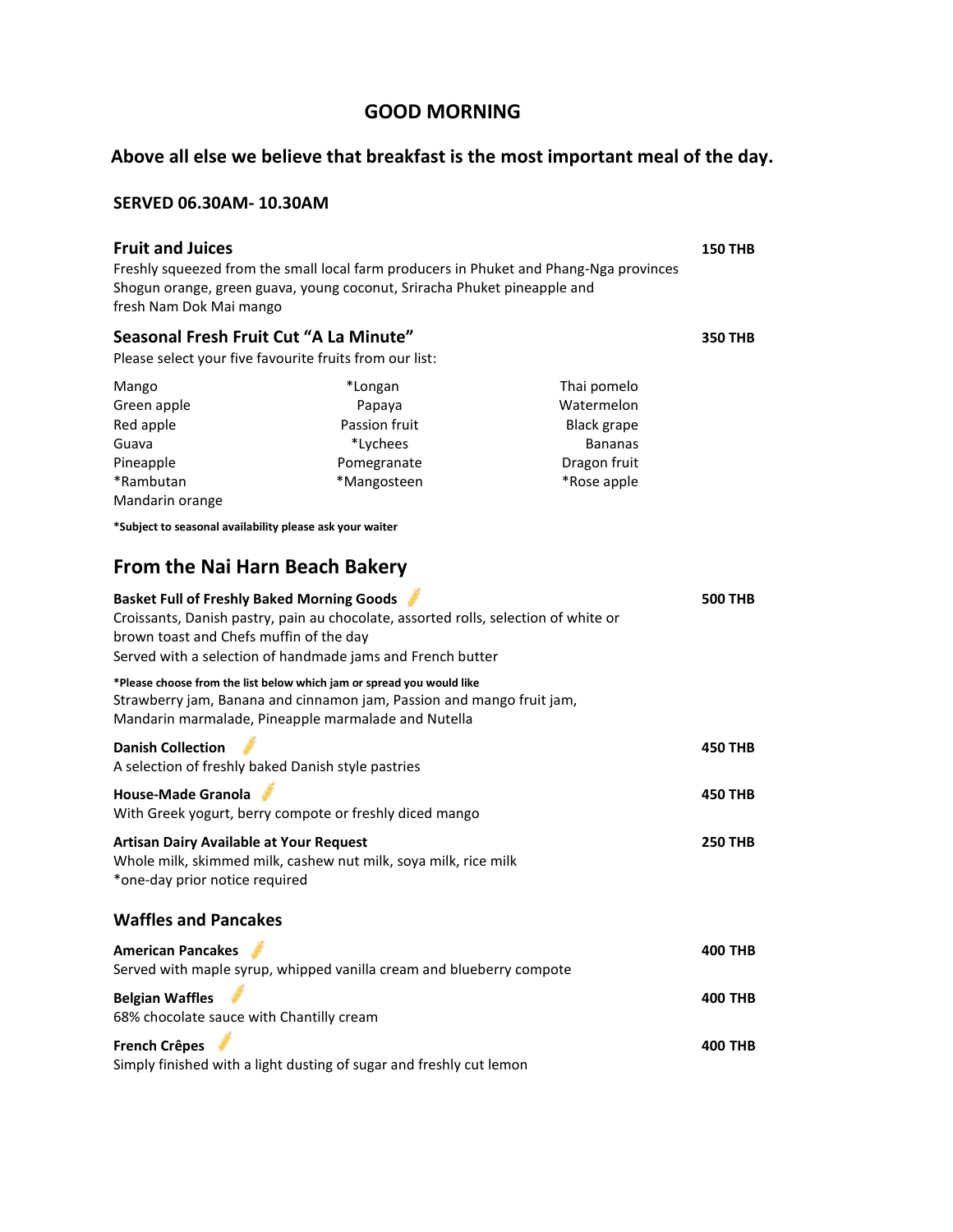| 'Pain Perdu'<br>French toast with berry compote and Chantilly cream                                                                                                                                                                                                                    | <b>400 THB</b> |
|----------------------------------------------------------------------------------------------------------------------------------------------------------------------------------------------------------------------------------------------------------------------------------------|----------------|
| <b>Almond Pancakes</b><br>Gluten free American style pancakes made with almond flour, hill tribe eggs and milk,<br>served with local honey and Chantilly cream                                                                                                                         | <b>400 THB</b> |
| <b>Cooked Breakfast Selection</b><br>All of our eggs are free range and sourced from Hill tribes of northern Thailand                                                                                                                                                                  |                |
| <b>Full English Breakfast</b><br>Crispy smoked bacon, grilled tomatoes, oyster mushrooms, homemade pork or<br>chicken sausages and either white or brown toast served with either Poached, Boiled,<br>Fried or Scrambled eggs                                                          | <b>650 THB</b> |
| <b>Smoked Scottish Salmon</b><br>With scrambled egg and granary toast                                                                                                                                                                                                                  | <b>600 THB</b> |
| <b>Eggs Benedict</b><br>Two organic eggs, toasted English muffin, fresh ham, hollandaise sauce                                                                                                                                                                                         | <b>450 THB</b> |
| <b>Eggs Florentine</b><br>Two organic eggs, toasted English muffin, Thai water spinach, hollandaise sauce                                                                                                                                                                              | <b>450 THB</b> |
| Kai Jiaw<br>Three organic eggs, fish sauce, pepper, steamed rice, Sriracha sauce and coriander                                                                                                                                                                                         | <b>350 THB</b> |
| Free Range Whole Egg or Egg White Omelette with Dressed Salad<br>*please choose from the list below what filling you would like<br>Fresh ham, bacon, mushroom, onion, capsicum peppers, tomato, chilli,<br>وبالمتحال وبالمستند المتحدث والمستحلة المتحدث والمستحلف والمستحلف والمستحلف | <b>350 THB</b> |

spring onion, cheddar cheese, Manchego, and smoked salmon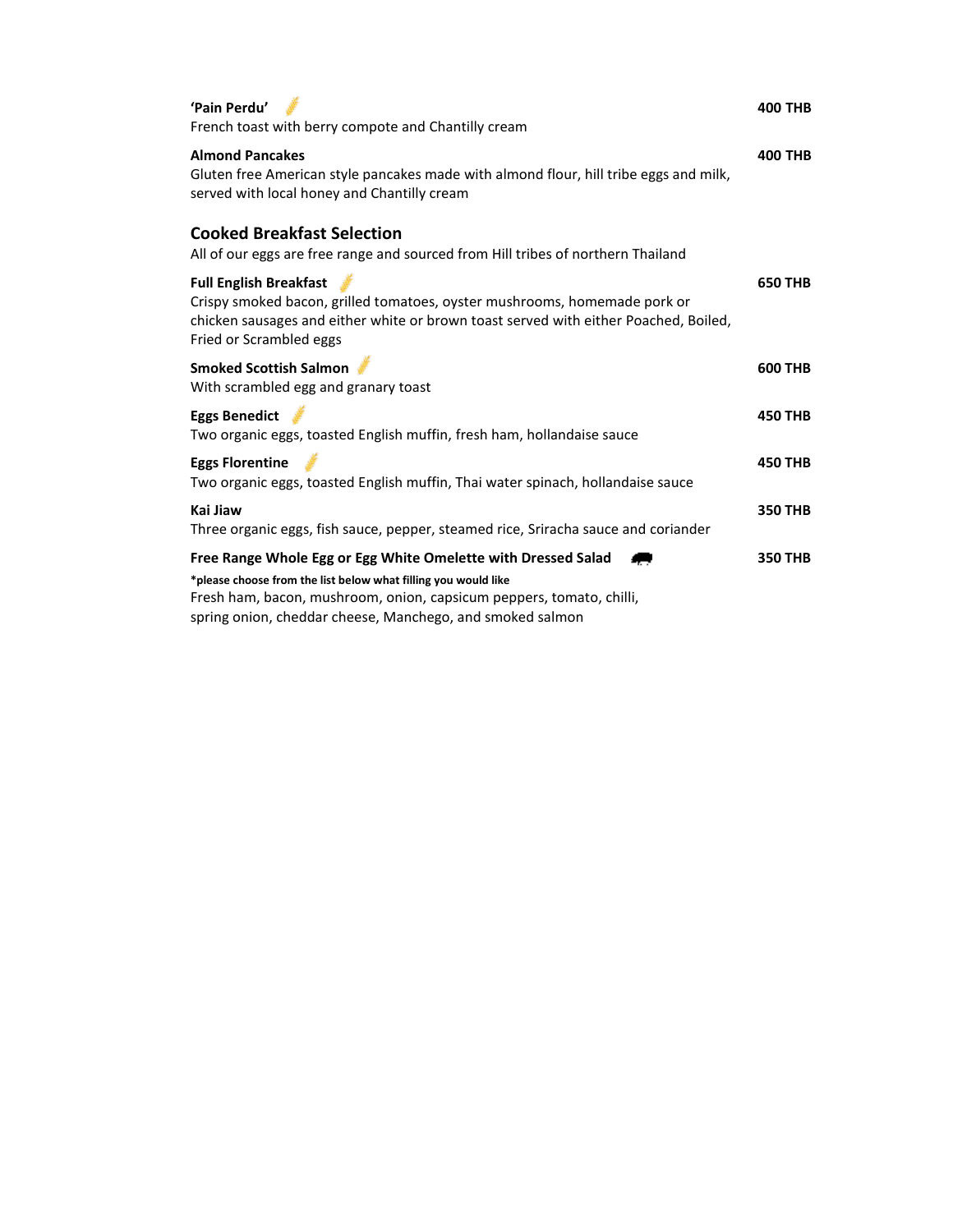### **Champagne Breakfast (Sharing for Two) 5,500 THB**

A bottle of Champagne Delamotte Brut NV, France, 91 points

#### **Freshly Squeezed Seasonal Juices**

Shogun orange, green guava, young coconut, Sriracha Phuket pineapple and fresh Nam Dok Mai mango

#### **Selection of Freshly Cut Local Fruit**

**\*Please choose 5 types from the ALC menu below**

| Mango           | *Longan       | Thai pomelo        |
|-----------------|---------------|--------------------|
| Green apple     | Papaya        | Watermelon         |
| Red apple       | Passion fruit | <b>Black grape</b> |
| Guava           | *Lychees      | <b>Bananas</b>     |
| Pineapple       | Pomegranate   | Dragon fruit       |
| *Rambutan       | *Mangosteen   | *Rose apple        |
| Mandarin orange |               |                    |

**\*Subject to seasonal availability please ask your waiter** 

#### **Gourmet Favourites**

Selection of charcuterie, coppa ham, red wine and garlic salami, Spanish chorizo accompanied by olives, cornichons, zucchini pickle, sundried tomatoes, extra virgin oil and rocket salad with freshly baked ciabatta

#### **Eggs Benedict with Smoked Salmon or Serrano Ham**

**Or**

### **Full English Breakfast**

Crispy smoked bacon, grilled tomatoes, oyster mushrooms, homemade pork or chicken sausages and either white or brown toast served with either Poached, Boiled, Fried or Scrambled eggs

#### **Artisan Cheese Selection with Condiments**

Gorgonzola, Dutch Gouda, Brie and Manchego served with apple, grapes, celery, grissini and apple chutney

#### **Freshly Baked Morning Basket**

Croissant, Pain au Chocolate, Muffins, Brioche, Danish Pastries Brown and White Toasted Bread with French butter and your choice of jams from Strawberry jam, Papaya jam, Banana and cinnamon jam, Passion and mango fruit jam, Apricot jam, Mandarin marmalade, Pineapple marmalade

#### **Hot Beverages**

Freshly brewed coffee, tea or hot chocolate is available at your choice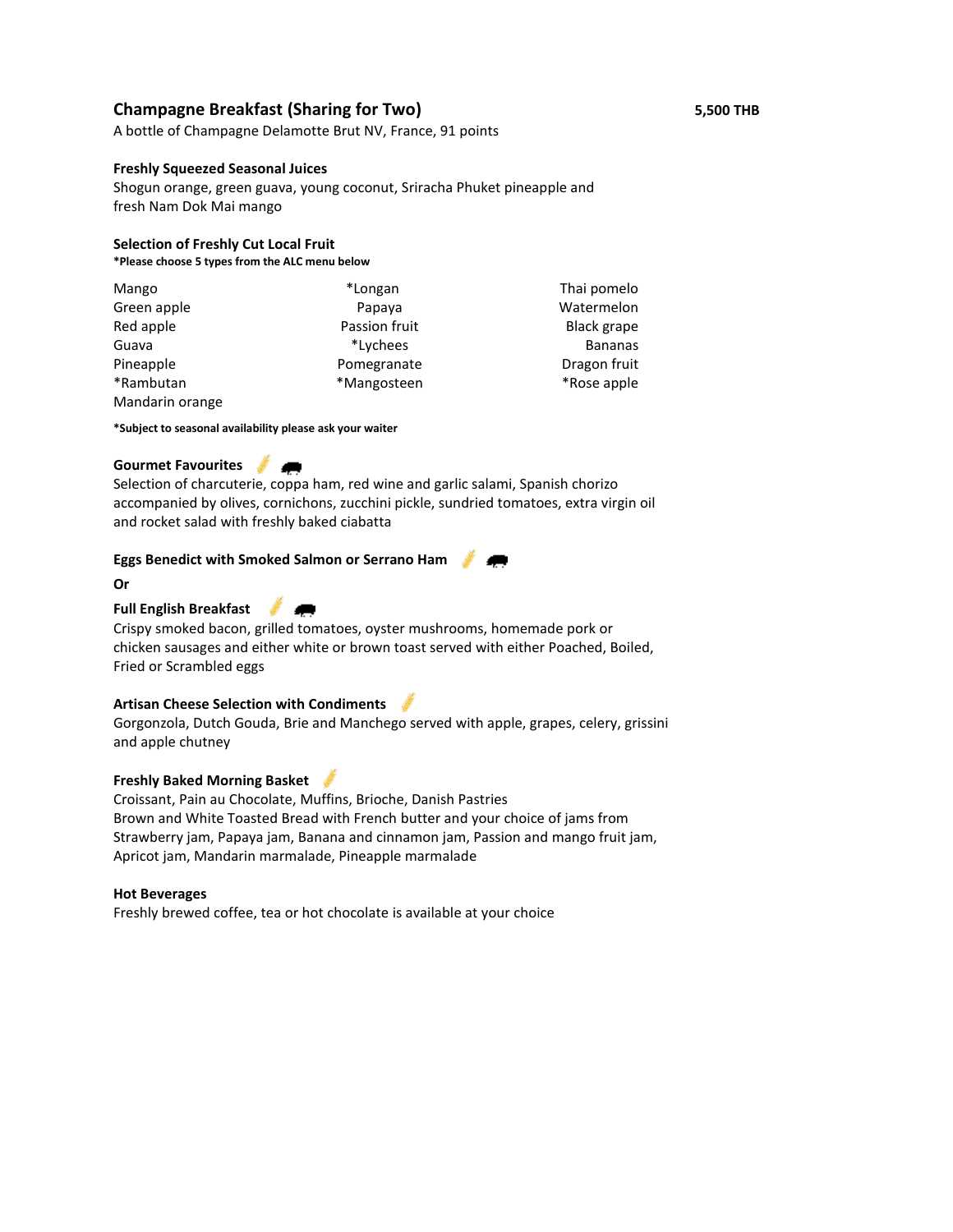

Hello and welcome to my Thai kitchen. My name is Ann. I was raised by my Grandparents on a farm in southern Thailand not far from Phuket in the next province o[f Phang Nga.](https://en.wikipedia.org/wiki/Phang_Nga_Province)

I remember picking herbs and vegetables for my grandmother. Watching and helping her as she cooked and prepared the evening meal for my brothers, sisters and parents after a hard day on the farm.

I wish to offer you a real taste of southern Thai cooking. Please let me be your guide to the rich culinary traditions of our food. I have picked

some of my grandmother's favorite dishes to prepare for you. I have placed a little  $\mathbb Z$  next to the spicy dishes. I trust my grandmother more than cook books. "Thaan aa-hăan hâi à-râwy ná" as we say in Thai.

#### **SERVED 11.00AM- 10.00PM**

#### **Salads and Appetizers**

| <b>Pha Goong</b><br>Lemongrass salad with local poached prawn, lime and chilli dressing                     | <b>665 THB</b> |
|-------------------------------------------------------------------------------------------------------------|----------------|
| Pla Kapong Yum Mamuang<br>Salad of chilled green mango with deep-fried sea bass                             | <b>805 THB</b> |
| Som Tam<br>Chilli, garlic, crushed papaya, fresh lime juice, crispy shrimp and peanut                       | <b>365 THB</b> |
| <b>Yum Talay</b><br>$\overline{\phantom{a}}$<br>Salad of chilled poached local seafood and fresh lime juice | <b>685 THB</b> |
| Laab Moo $\blacksquare$<br>Spicy minced pork salad, shallots, coriander and betel leaves                    | <b>455 THB</b> |
| Yum Som-O<br>Pomelo salad with shallots, dried coconut, spring onion and dried shrimp                       | <b>395 THB</b> |
| <b>Satay Gai</b><br>Chicken satay served with cucumber pickles and peanut sauce                             | <b>395 THB</b> |
| Poh Pia Pak Tod<br>Deep-fried vegetable spring rolls with sticky plum sauce                                 | <b>395 THB</b> |
| <b>Soups</b>                                                                                                |                |
| <b>Tom Yum Goong</b><br>Lemongrass-galangal broth, poached prawn and chilli                                 | <b>705 THB</b> |
| <b>Tom Kha Talay</b><br>Rawai seafood, coconut milk, simmered local seafood, galangal and lemongrass        | <b>665 THB</b> |
| <b>Gaeng Jued</b><br>Clear chicken broth, poached chicken, tofu, white lettuce, Cantonese greens garnished  | <b>435 THB</b> |

with Chinese celery and spring onion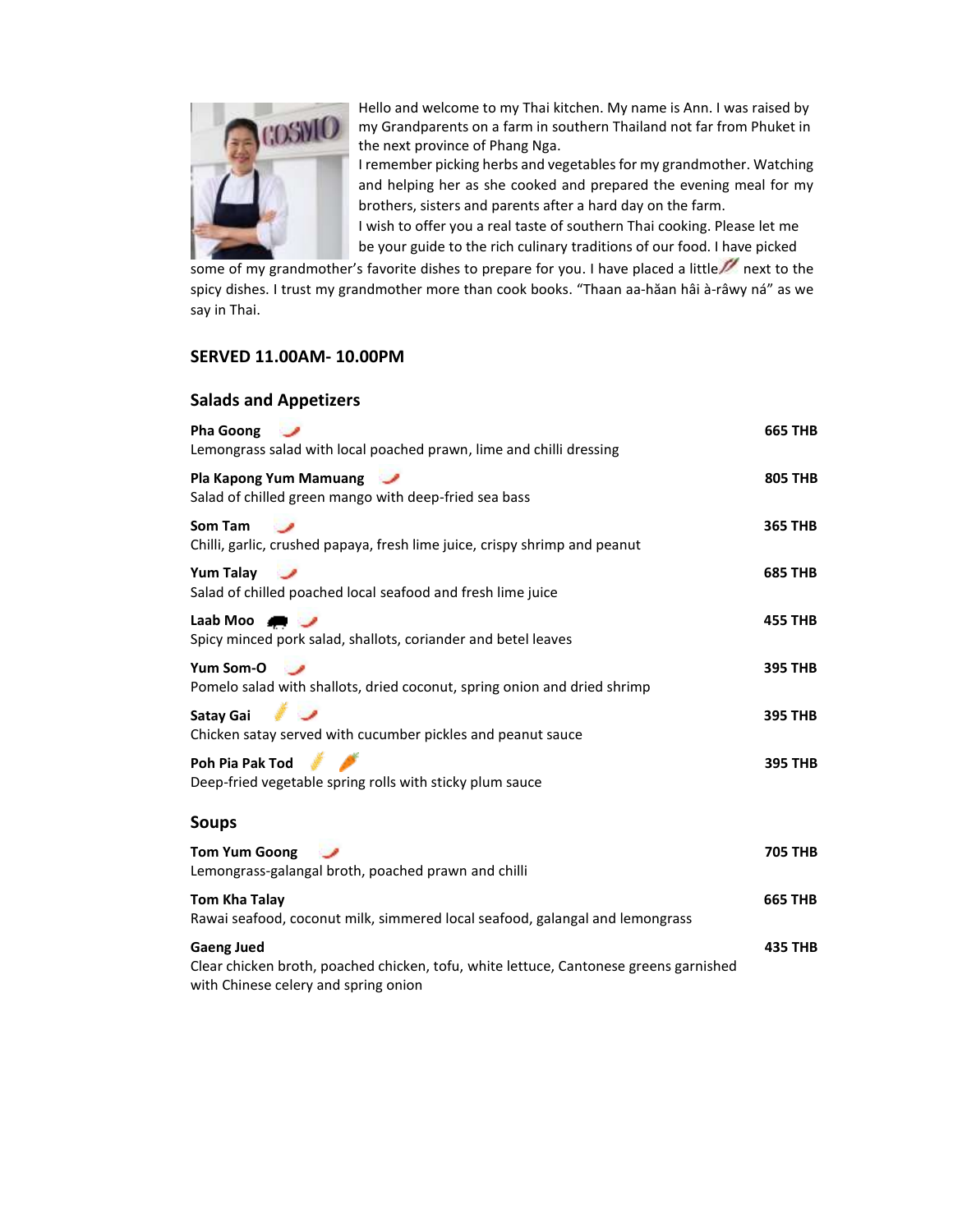# **Noodle**

| <b>Pad Thai Goong</b><br>Fried rice noodles, white prawns, seasonal vegetables with condiment                                                                                                  | <b>750 THB</b> |
|------------------------------------------------------------------------------------------------------------------------------------------------------------------------------------------------|----------------|
| Goong Ob Woon Sen<br>Clay pot baked fragrant noodles, Koh Phuket Andaman white prawns,<br>spring onion and fresh ginger                                                                        | <b>885 THB</b> |
| Pad See Ew<br>Stir fried flat rice noodles, with chicken, garlic, egg, oyster sauce, white pepper,<br>new season carrot and green kale                                                         | <b>385 THB</b> |
| <b>Guay Tiew Nam Gai</b><br>Clear chicken soup with thin rice noodles, bean sprouts, deep fried garlic, spring onion<br>and coriander                                                          | 335 THB        |
| <b>Jasmine Rice Dishes</b>                                                                                                                                                                     |                |
| <b>Khao Pad</b><br>Fried rice, vegetable and your choice of beef, pork, chicken or local seafood                                                                                               | 415 THB        |
| <b>Khao Pad Sapparod</b><br>Stir fried jasmine rice, yellow curry, Koh Phuket pineapple                                                                                                        | 455 THB        |
| Khao Pad Prik Klue<br>Rawai Sea Gypsy fishing village seafood fried rice, sea salt and fresh red chilli                                                                                        | 455 THB        |
| <b>Jasmine Steamed Rice</b>                                                                                                                                                                    | <b>135 THB</b> |
| <b>Steamed Brown Rice</b>                                                                                                                                                                      | <b>185 THB</b> |
| <b>Thai Curry Selection</b>                                                                                                                                                                    |                |
| <b>Choo Chee Goong</b><br>Andaman white prawn, dry red curry, coconut emulsion                                                                                                                 | 895 THB        |
| <b>Gaeng Kiew Wan Talay</b><br>Rawai sea gypsy fishing village seafood, green coconut curry with sweet basil                                                                                   | 675 THB        |
| <b>Gaeng Phed Ped Yang</b><br>Red curry of roasted duck, grapes and small eggplants                                                                                                            | <b>585 THB</b> |
| <b>Panang Neua</b><br>Local beef tenderloin simmered in dry red curry paste, finished with coconut milk,<br>ground peanut, kaffir lime leaf and red chilli                                     | <b>560 THB</b> |
| <b>Wok Fired Dishes</b>                                                                                                                                                                        |                |
| <b>Priew Wan Goong</b><br>Wok fried Rawai fishing village white prawns, pineapple, a sweet and sour sauce                                                                                      | <b>720 THB</b> |
| <b>Gai Pad Med Mamuang</b><br>Wok fried chicken, Koh Phuket cashew nuts and dried chilli                                                                                                       | 485 THB        |
| <b>Pla Neung Manao</b><br>Steamed Rawai sea bass scented with lemon grass, galangal, kaffir lime leaf served with<br>nam jim talay and steamed rice<br>*please allow 25-30 minutes for cooking | 1,005 THB      |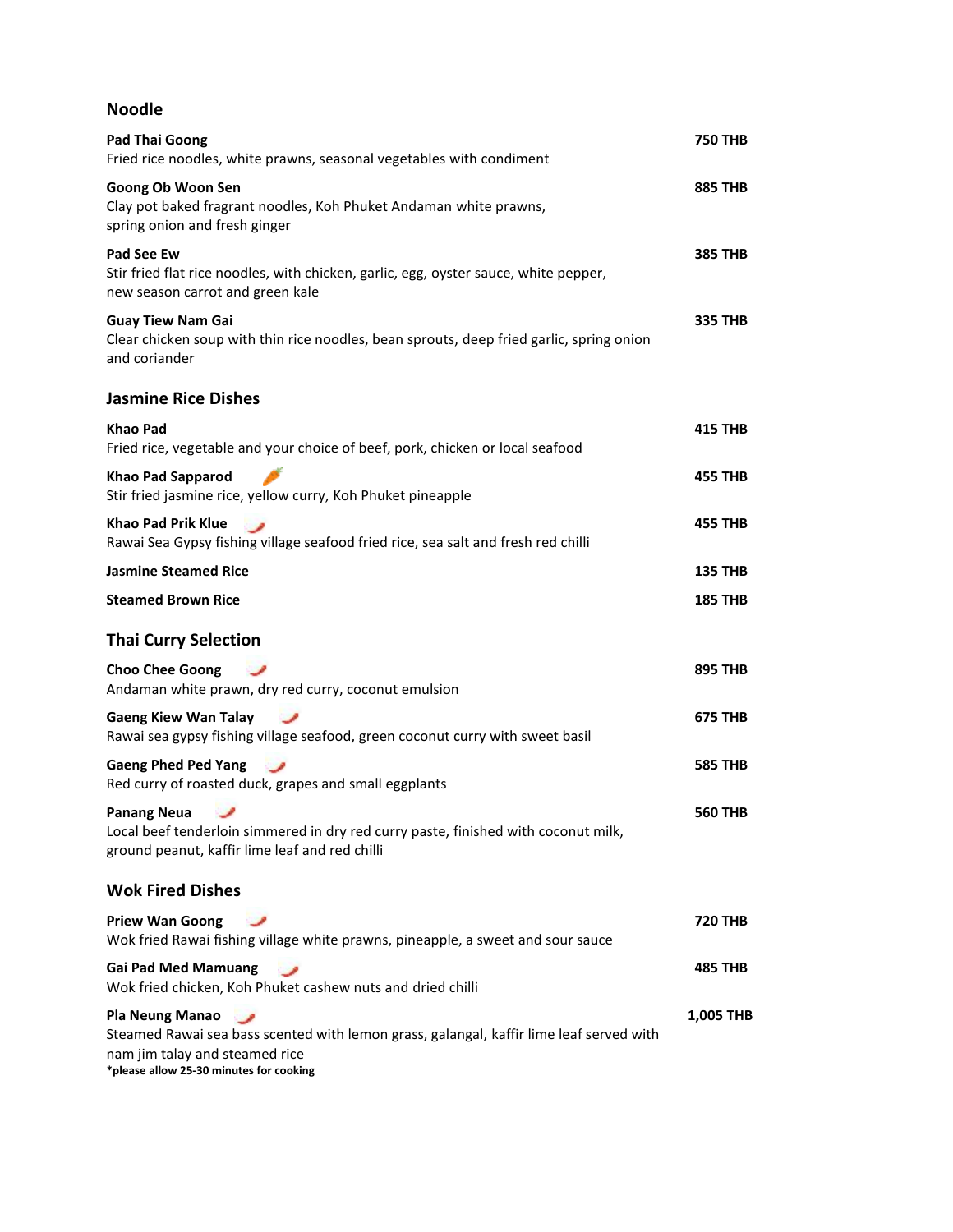Hello and welcome to my kitchen. My name is Mark.



 The kitchen has been my home and passion all my life so far. My second passion after cooking is travelling, exploring new cuisines and collecting special new palate memories. I have picked some of my favourite memories from the destinations and kitchens, I have been privileged enough to cook in. The most important part of any recipe in my opinion is the heart and soul of the cook who prepares it. I have written my selection in a style I enjoy sharing with family and friends. If you'd like something that is not in the menu, please let

your in-room dining waiter know. Alternatively, please call me direct or stop me when you see me. I will be very happy to discuss food and create something memorable for you. For the late night, early morning selection, I will leave it to our night cook to introduce his Andaman moon menu. Bon appetite!

#### **SERVED 11.00AM- 10.00PM**

| <b>Burgers and sandwiches</b>                                                                                                                              |                |
|------------------------------------------------------------------------------------------------------------------------------------------------------------|----------------|
| The Nai Harn Butcher's Burger<br>Pasture raised Angus beef, grilled bacon, jack cheese with caramelised onion,<br>salad and tomato chutney                 | <b>725 THB</b> |
| <b>Cajun Chicken and Bacon Burger</b><br>Grilled free-range Cajun chicken, smoked bacon, iceberg lettuce and BBQ sauce                                     | <b>655 THB</b> |
| <b>Rawai Snapper Goujons</b><br>In sesame bun, iceberg lettuce, tartar sauce                                                                               | <b>555 THB</b> |
| <b>Roast Chicken on Sundried Tomato Baguette</b><br>With pesto mayonnaise, rocket and tomato                                                               | <b>460 THB</b> |
| Minute Angus Steak Sandwich on Ciabatta Bread<br>With Dijon mustard, caramelised onion, rocket, plum tomato                                                | <b>725 THB</b> |
| Smoked Salmon with Homemade Cream Cheese and Cucumber<br>With freshly toasted sesame seed bagel and rocket                                                 | <b>560 THB</b> |
| <b>Poached White Prawn</b><br>Poached white prawn with Thousand Island dressing, avocado and cucumber                                                      | <b>500 THB</b> |
| <b>Roasted Goats Cheese</b><br>With zucchini pickle, tomato and rocket salad                                                                               | <b>450 THB</b> |
| <b>Baked Ham with Dijon Mustard</b><br>Baked ham with tomato, Dijon mustard mayonnaise                                                                     | <b>400 THB</b> |
| <b>Yellow Fin Tuna</b><br>Classic tuna mayonnaise with red onion, rocket, tomato and cucumber                                                              | <b>450 THB</b> |
| <b>BLT</b><br>Smoked streaky bacon, iceberg lettuce and tomato with mustard mayonnaise on<br>toasted white farmhouse loaf<br>(Add grilled chicken 150 THB) | <b>435 THB</b> |
| Please choose from the following breads to complement your sandwich:                                                                                       |                |

ciabatta, French style white baguette, farmhouse white loaf, rye bread, or 6 grain loaf

**\*All sandwiches and burgers are served with salad garnish and French fries**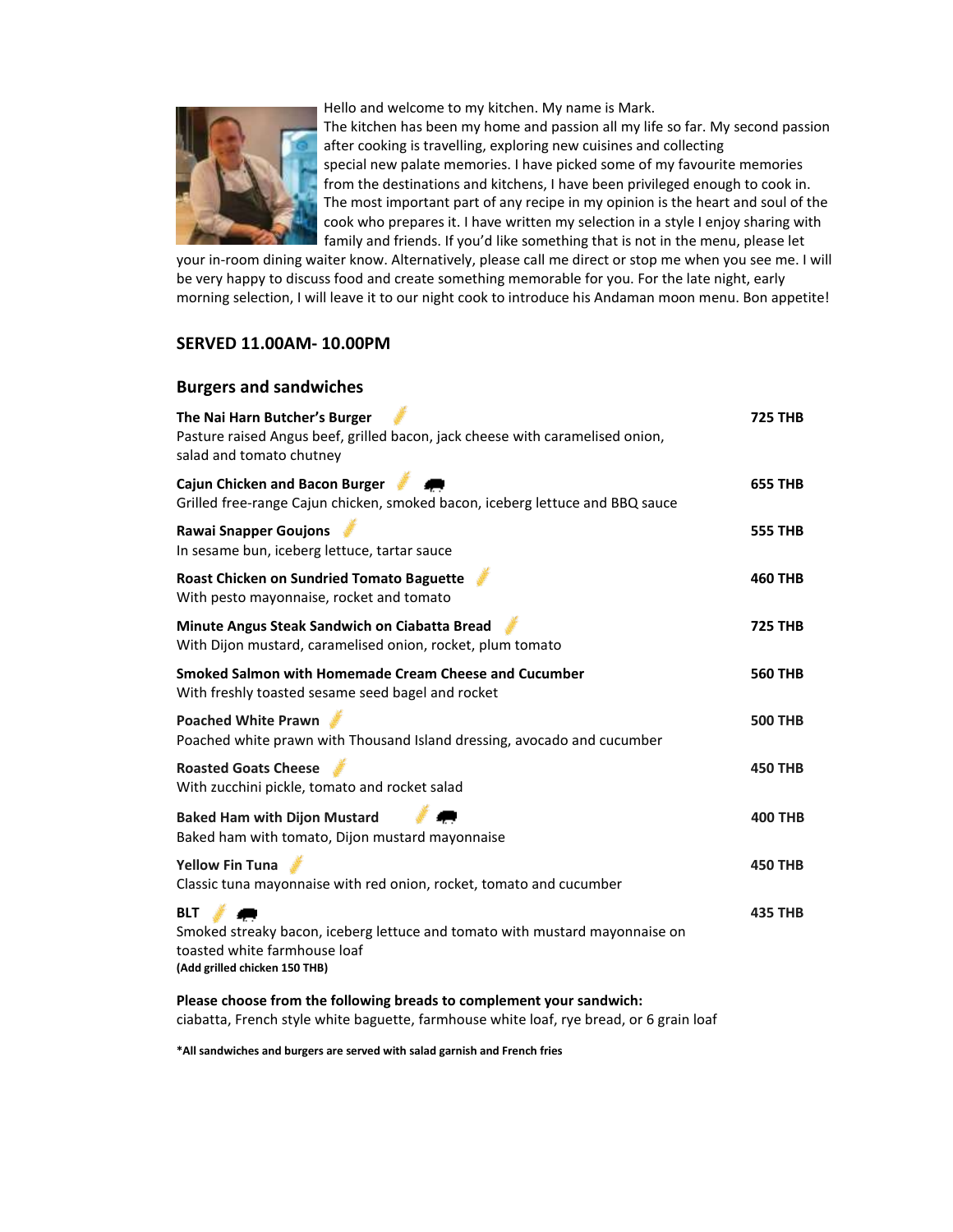| <b>Soups</b>                                                                                                                                                                                                        |                |
|---------------------------------------------------------------------------------------------------------------------------------------------------------------------------------------------------------------------|----------------|
| Pumpkin, Cumin and Coriander Veloute V<br>Topped with coconut cream and toasted pumpkin seeds                                                                                                                       | <b>410 THB</b> |
| <b>Green Asparagus Veloute</b><br>With poached hens egg and crispy bacon                                                                                                                                            | <b>410 THB</b> |
| <b>Cheese and Cold Cuts</b>                                                                                                                                                                                         |                |
| <b>Chef's Cheese Board</b><br>With Roquefort, Brie and Manchego cheese, green apple, roasted whole almonds,<br>walnuts, apple sultana and apple chutney with freshly baked French baguette                          | <b>620 THB</b> |
| <b>Cold Cut Board</b><br>Selection of cold cuts cured here at The Nai Harn, complimented by zucchini pickle,<br>olives, cornichons, rocket salad and freshly baked ciabatta                                         | <b>620 THB</b> |
| <b>Cheese and Charcuterie Board</b><br>Selection of cold cuts complimented by Manchego cheese, sundried tomatoes,<br>marinated olives, silvered almonds lightly dressed rocket and freshly baked<br>French baguette | <b>620 THB</b> |
| <b>Appetisers and Starters</b>                                                                                                                                                                                      |                |
| <b>Carpaccio of Pasture Raised Tenderloin</b><br>Extra virgin olive oil, shaved parmesan, black olive, toasted pine nuts, torn basil,<br>rocket and sea salt                                                        | <b>785 THB</b> |
| <b>Seared Yellow Fin Tuna</b><br>Seared tuna steak, avocado, watermelon, sugar snap peas and ponzu dressing with<br>toasted sesame seeds                                                                            | <b>785 THB</b> |
| <b>Garden Beets</b><br>Salt baked beetroot, roasted goats cheese with Thep Prasit honey, candied walnuts,<br>aged balsamic vinegar, virgin olive oil, and Maldon sea salt                                           | <b>515 THB</b> |
| The Nai Harn Salad<br>Mixed salad leaf with Kalamata olives, roasted Phuket cashew nuts,<br>shaved Manchego cheese, and sherry vinegar dressing                                                                     | 435 THB        |
| <b>Chicken Caesar Salad</b><br>Cos lettuce, garlic croutons, bacon lardons, grilled chicken breast tossed in Caesar dressing<br>with shaved parmesan cheese and anchovy fillets                                     | <b>685 THB</b> |
| <b>Burrata Cheese</b><br>Marinated mixed tomato salad with basil, pomegranate and toasted pine nuts aged<br>balsamic and olive oil                                                                                  | <b>585 THB</b> |
| Humble Green Salad V<br>Avocado, capsicum, olives, asparagus, cucumber and lemon oil                                                                                                                                | 435 THB        |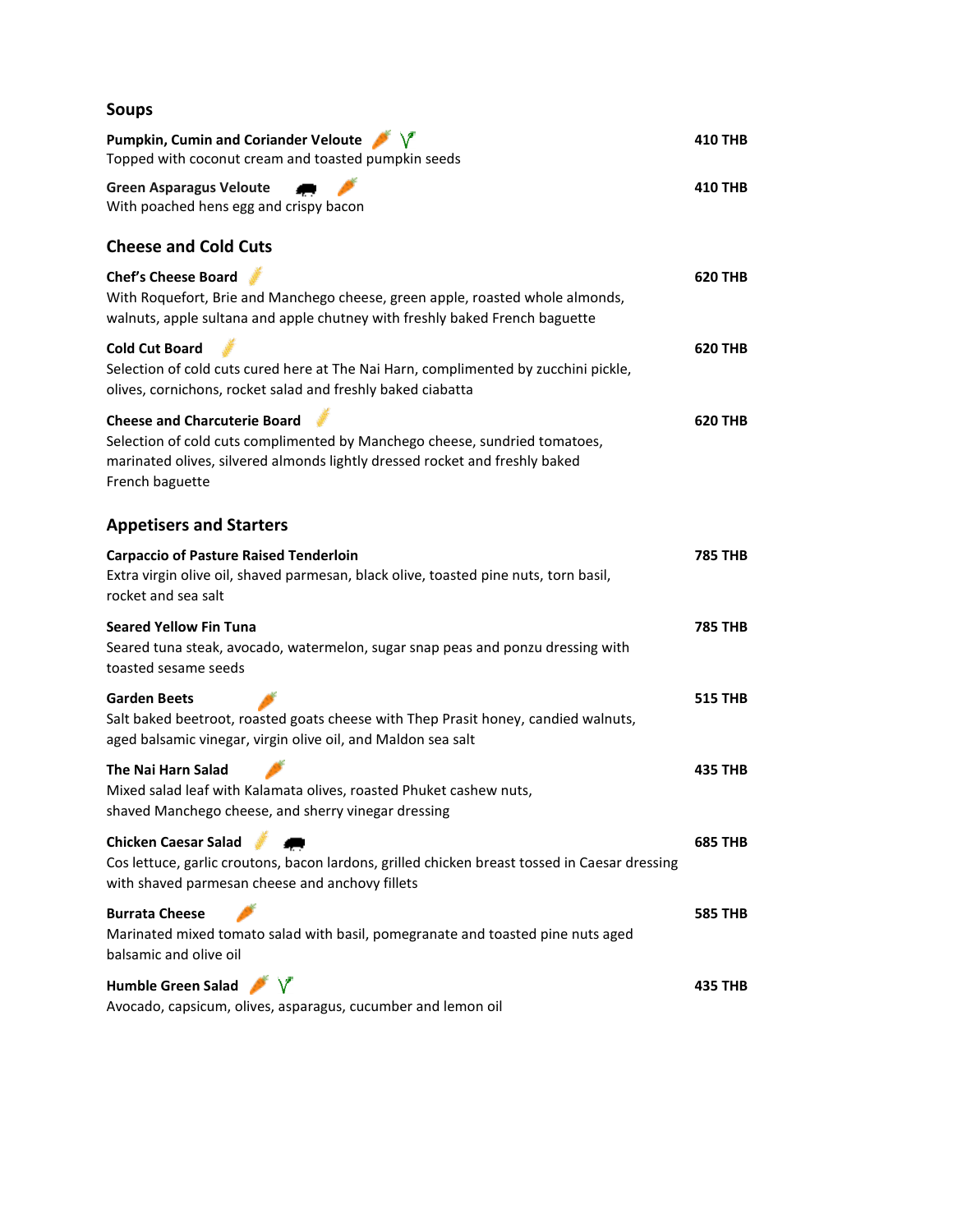#### **The Nai Harn Trattoria**

| Spaghetti Aglio e Olio<br>Sauté spaghetti with dry chilly flake, lemon, garlic, olive oil and Italian chopped parsley                             | 455 THB        |
|---------------------------------------------------------------------------------------------------------------------------------------------------|----------------|
| Andaman Shellfish Linguini<br>Local shellfish in a saffron and white wine cream sauce                                                             | 635 THB        |
| Spaghetti Ragu<br>Slow cooked ragout of beef red wine and tomatoes finished with torn basil and<br>Reggiano parmesan                              | <b>635 THB</b> |
| <b>Tagliatelle with Roasted Woodland Mushrooms</b><br>White wine and garlic cream sauce finished with black truffle and porcini and tarragon      | <b>585 THB</b> |
| <b>Tagliatelle Marinara</b><br>Freshly cooked tagliatelle pasta, tomato ragout, torn basil and shaved parmesan chees                              | 460 THB        |
| <b>Pizza</b>                                                                                                                                      |                |
| <b>Margherita</b><br>Garden tomato passata, mozzarella and picked basil                                                                           | 425 THB        |
| <b>Spicy Butcher</b><br>Red wine salami, spicy chorizo, jalapeno pepper, sundried cherry tomato,<br>oregano dried chilli flake and mozzarella     | <b>585 THB</b> |
| <b>Capricciosa</b><br>Marinated artichoke mushrooms, chopped tomato, ham, black olive,<br>free range hens egg and mozzarella cheese               | 625 THB        |
| Hawaiian<br>Cured ham and Phuket pineapple, oregano and mozzarella cheese                                                                         | 485 THB        |
| <b>Marinara of Andaman Seafood</b><br>Tomato passata, Rawai seafood, garlic, dried chilli flakes, Italian basil<br>and mozzarella cheese          | 625 THB        |
| <b>Red Onion and Goat's Cheese</b><br>Stone baked pizza base with red onion marmalade, goat's cheese, aged balsamic<br>and rocket                 | 485 THB        |
| <b>Main courses</b>                                                                                                                               |                |
| <b>From the Land</b>                                                                                                                              |                |
| Pan Fried Lopburi Chicken Breast<br>Garlic puree, wild mushrooms, herbed polenta and red wine jus                                                 | 735 THB        |
| Pan Fried Cutlets of Australian Bultarra Saltbush Lamb<br>Babba ganoush, confit plum tomato, roasted zucchini, fordant potato and black olive jus | 1,285 THB      |
| Homemade Cumberland Pork Sausages by Our Chef Norn<br>With creamy mustard mashed potato, onion and red wine gravy                                 | <b>685 THB</b> |
| Mediterranean Vegetable Gratin<br>Layered Mediterranean vegetables, rich tomato and gratinated parmesan,<br>garlic bruschetta and herb salad      | 635 THB        |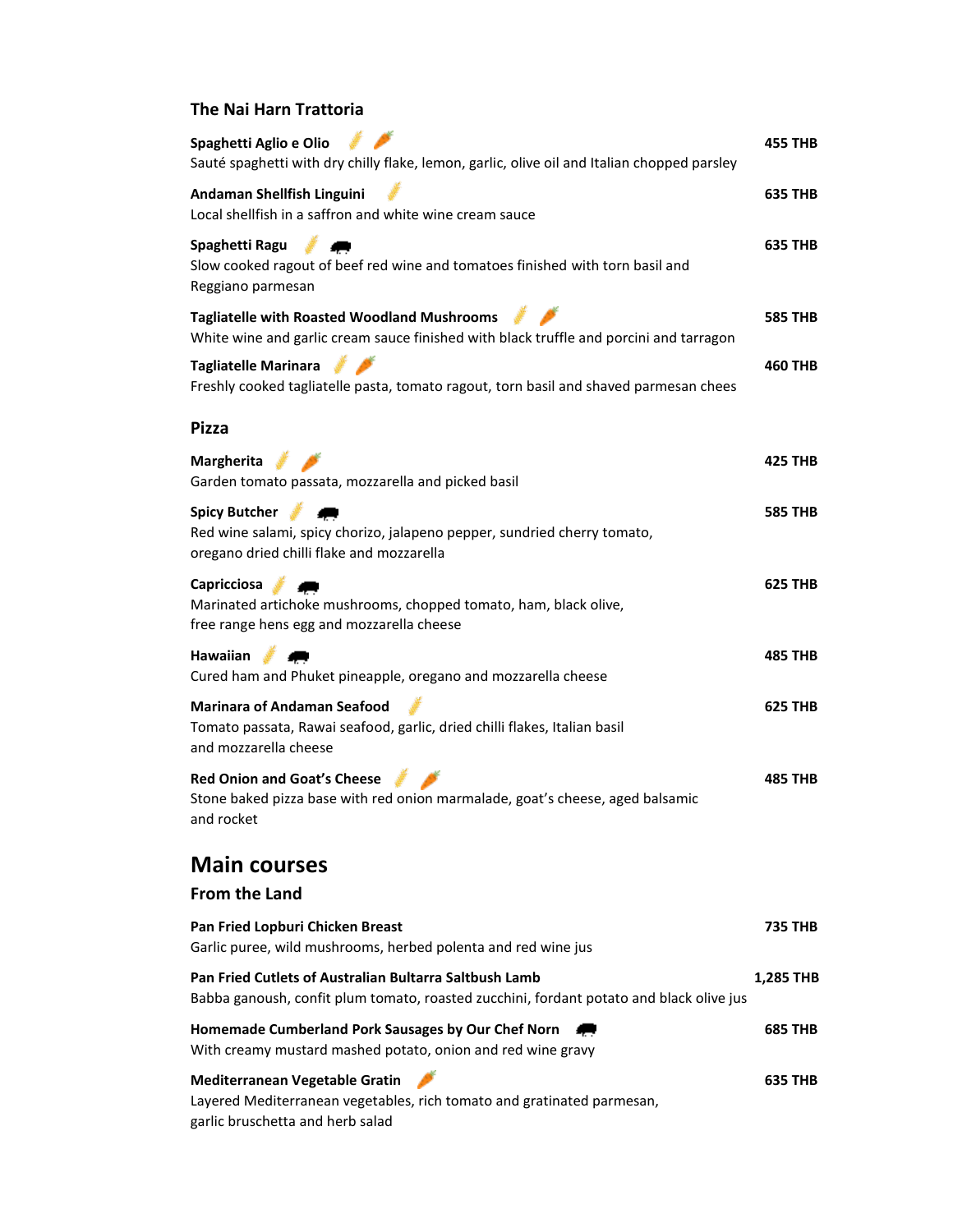#### **From the Sea**

All the seafood at the Nai Harn comes from Rawai sea gypsy fishing village, this suits us perfectly as we can get our delivery fresh 2 times a day and with the locals only using small day boats promotes the freshness of the seafood, and only being small dayboats their techniques they use are a more sustainable way of fishing

| Andaman Red Snapper Fillet<br>With potato gnocchi, charred asparagus, chorizo, lemon and parsley salad<br>with Verdi sauce                                                  | 695 THB        |
|-----------------------------------------------------------------------------------------------------------------------------------------------------------------------------|----------------|
| <b>Andaman Jumbo Tiger Prawns</b><br>Charred on the grill to perfection complimented by rocket, tomatoes,<br>Cucumber, lemon oil, fresh mint, pita bread and tzatziki sauce | 1,230 THB      |
| <b>Chang Beer Battered Grouper Fish and Chips</b><br>Crushed buttered peas, tartar sauce and lemon                                                                          | <b>685 THB</b> |

#### **From the Char Grill**

All our beef of our beef comes from western Australia, grazing on the finest, and then finished on grain for 120 day, all our beef is dry aged for 30-35 days before being by our master butchery team to enhance firmness and flavour for our guests. Our beautiful Kurobuta pork is sourced from the north of Thailand, favoured for it fantastic marbling, outstanding flavour and Juiciness

| Beef Tenderloin 160 g                                                                                                                                                                                                          | <b>1,285 THB</b> |
|--------------------------------------------------------------------------------------------------------------------------------------------------------------------------------------------------------------------------------|------------------|
| Rib Eye Steak 200 g<br>cooked to your liking served with slow roasted plum tomato, triple cooked chips<br>and garlic roasted oyster mushrooms.<br>With your choice of either green peppercorn, red wine jus or béarnaise sauce | <b>985 THB</b>   |
| Chefs Very Own in House Cured Gammon Style Kurobuta Pork Steak<br>Crushed minted peas, triple cooked chips, roasted Phuket pineapple and<br>free-range duck egg                                                                | <b>655 THB</b>   |
| Sides and extras                                                                                                                                                                                                               | <b>185 THB</b>   |
| Sautéed Mushrooms in Garlic and White Wine Cream Sauce                                                                                                                                                                         |                  |
| <b>Wok Fried Seasonal Vegetables</b>                                                                                                                                                                                           |                  |
| <b>Panache of Green Vegetables</b>                                                                                                                                                                                             |                  |
| <b>French Fries</b>                                                                                                                                                                                                            |                  |
| Garden Salad                                                                                                                                                                                                                   |                  |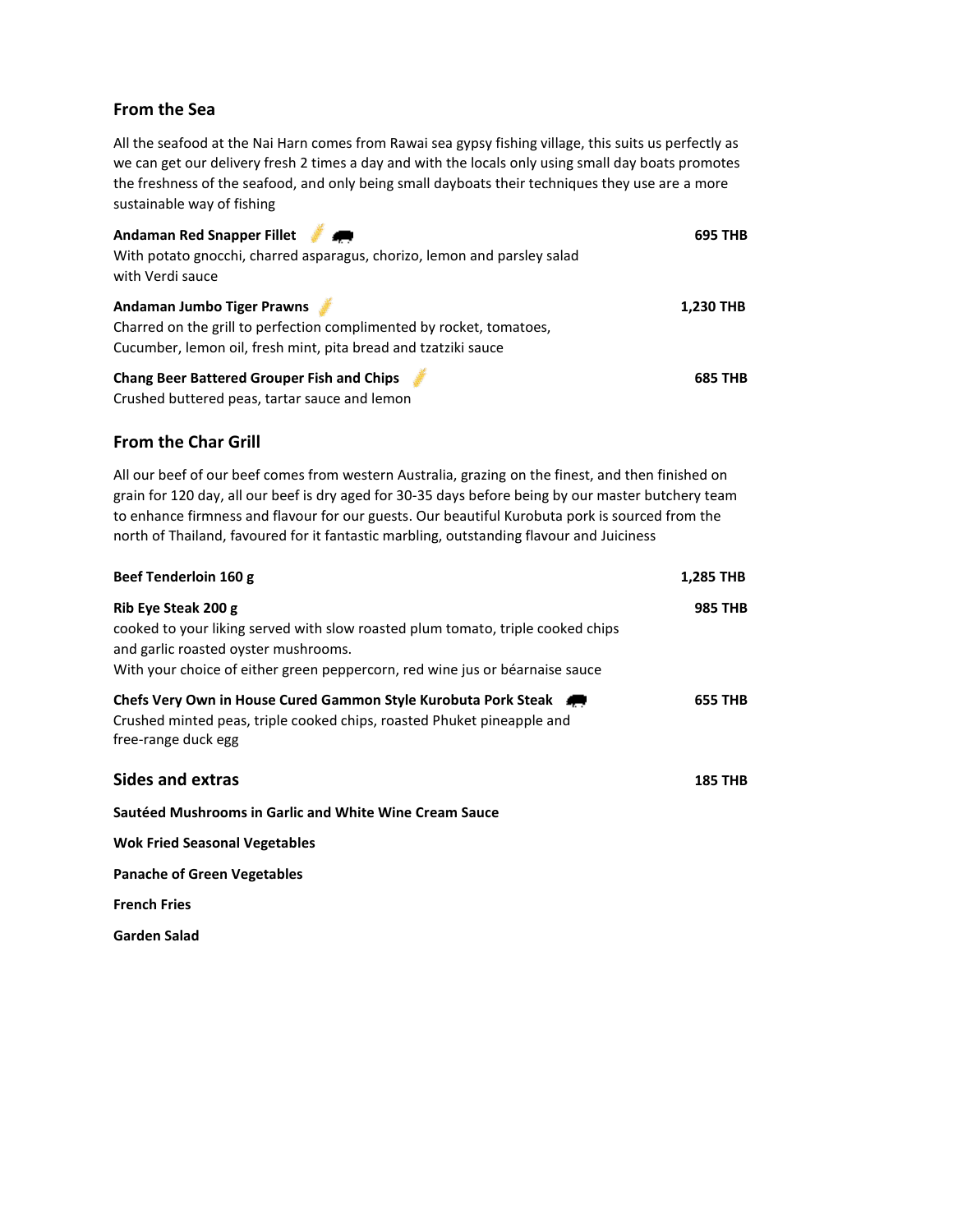#### **SERVED 11.00AM- 10.00PM**

# **Desserts**

| <b>Mango Sticky Rice</b><br>With homemade coconut and mango sorbet                                                                               |                                                 | <b>235 THB</b> |
|--------------------------------------------------------------------------------------------------------------------------------------------------|-------------------------------------------------|----------------|
| Selection of Homemade Ice Cream and Sorbet                                                                                                       |                                                 | <b>355 THB</b> |
| Ice-Cream                                                                                                                                        | Sorbet                                          |                |
| Vanilla                                                                                                                                          | Raspberry                                       |                |
| Belgian dark chocolate                                                                                                                           | Mixed berry                                     |                |
| Salted caramel                                                                                                                                   | Lemon                                           |                |
| Pistachio                                                                                                                                        | Passion fruit                                   |                |
| Strawberry                                                                                                                                       | Mango                                           |                |
| <b>Classic Tiramisu</b>                                                                                                                          |                                                 | <b>335 THB</b> |
| <b>Cashew Nut and Chocolate Brownie</b><br>With Vanilla ice cream                                                                                |                                                 | <b>460 THB</b> |
| <b>Hand Cut Seasonal Fresh Fruit Platter</b>                                                                                                     |                                                 | <b>235 THB</b> |
| The Nai Harn Cookie Selection Baked to Order<br>Chocolate crinkle, coconut and chocolate chip (9 pieces)<br>*Please allow 20 minutes baking time |                                                 | <b>445 THB</b> |
| Banoffee Pie 'The Nai Harn' Style<br>With homemade salted caramel ice cream                                                                      |                                                 | <b>385 THB</b> |
| Crema Catalana                                                                                                                                   | With honeycomb and homemade chocolate ice cream | <b>385 THB</b> |
| <b>Cranachan of Coconut</b><br>Mango and Madagascan vanilla                                                                                      |                                                 | <b>385 THB</b> |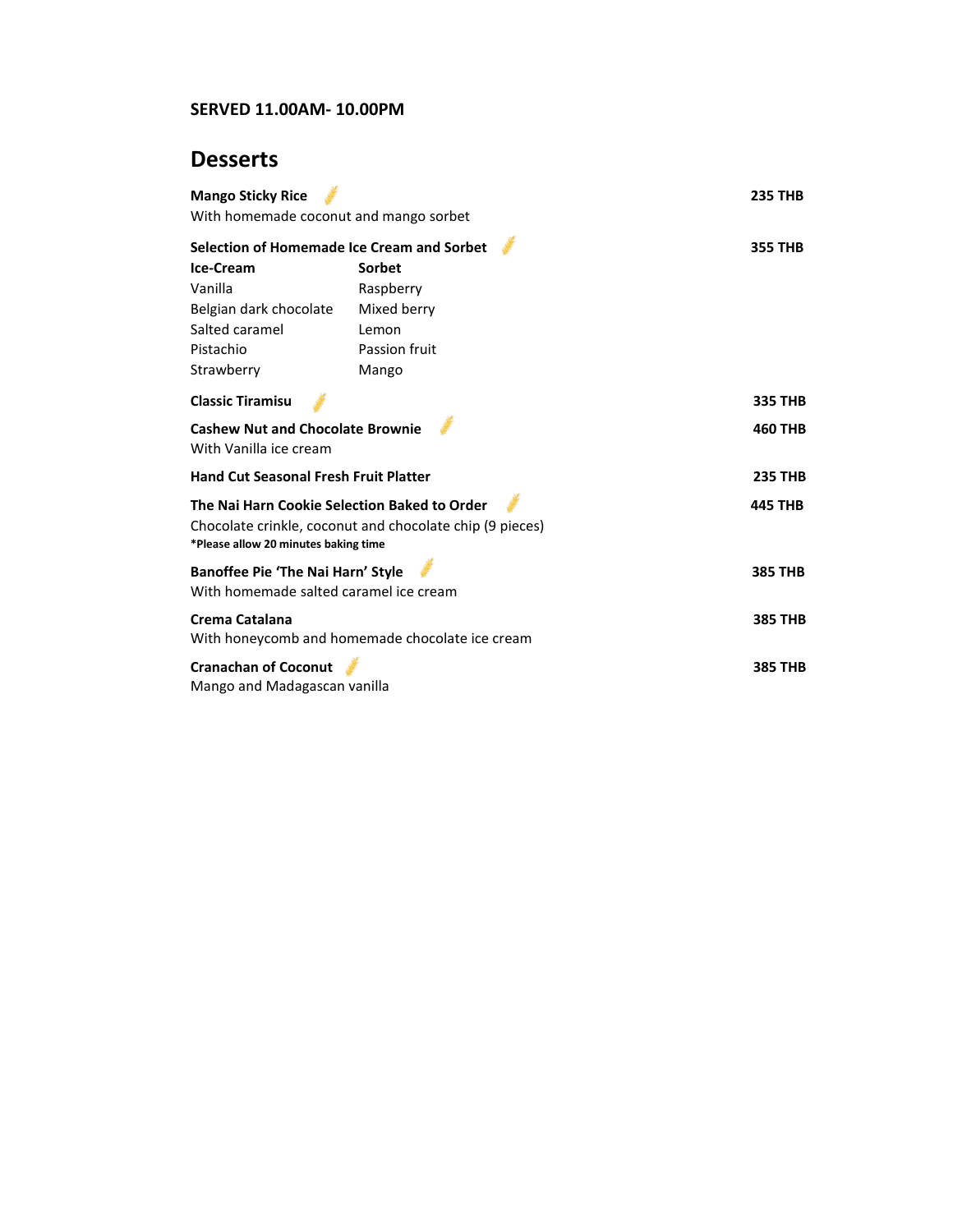# **Junior Gourmet Traveller 2 – 11 yrs SERVED 11.00AM- 10.00PM**

#### **Snacks and Small Plates**

| <b>Roasted Garden Tomato Soup</b>                                                                   | <b>350 THB</b> |
|-----------------------------------------------------------------------------------------------------|----------------|
| Lightly Dressed Beach Garden Vegetable Salad                                                        | <b>350 THB</b> |
| <b>Cajun Marinated Prawn Skewers</b><br>with salad garnish and lime and coriander mayonnaise        | <b>350 THB</b> |
| <b>Oven Baked Cheesy Garlic Bread</b>                                                               | <b>150 THB</b> |
| Chicken Satay                                                                                       | <b>250 THB</b> |
| <b>Chicken Fried Rice</b>                                                                           | <b>250 THB</b> |
| <b>Hungry Gourmet</b>                                                                               |                |
| Cajun Marinated Chicken Strips, Garden Salad, French Fries                                          | <b>400 THB</b> |
| <b>Grilled Market Fish of the Day</b><br>Mashed potato, garden vegetables and lemon                 | <b>400 THB</b> |
| The Cosmo Handmade Angus Cheese Burger<br>With handmade French fries and salads                     | <b>400 THB</b> |
| <b>Pizza</b><br>Margherita or Hawaiian                                                              | <b>390 THB</b> |
| <b>Spaghetti or Penne Pasta</b><br>With the following sauces, Cheese, bolognaise, Carbonara, tomato | <b>390 THB</b> |
| <b>Something Sweet</b>                                                                              |                |
| <b>Koh Phuket Fruit Salad</b>                                                                       | <b>180 THB</b> |
| <b>Chocolate Brownie</b><br>and Tahitian vanilla ice cream                                          | <b>180 THB</b> |
| <b>Phuket Baby Banana Split</b>                                                                     | <b>180 THB</b> |
| <b>Selection of Mixed Ice Creams and Sorbets</b>                                                    | <b>180 THB</b> |

# **Complimentary Baby Food SERVED 08.00AM- 10.00PM**

For our babies aged up to 24 months **\*All food pasteurized and no salt, pepper or sugar added, should you have any special requirements do let us know and we will do our very best for you**

#### **P' Ann's Nephews Favourite**

Rice and chicken porridge

**Jacobs Delight**  Pumpkin and soft pasta with white fish

## **Mums Roast Chicken Dinner**

Potato, peas and Chicken

#### **Fruit and Veg**

Pumpkin, potato and guava puree

**Banana Delight**  Bleneded with homemade Greek yogurt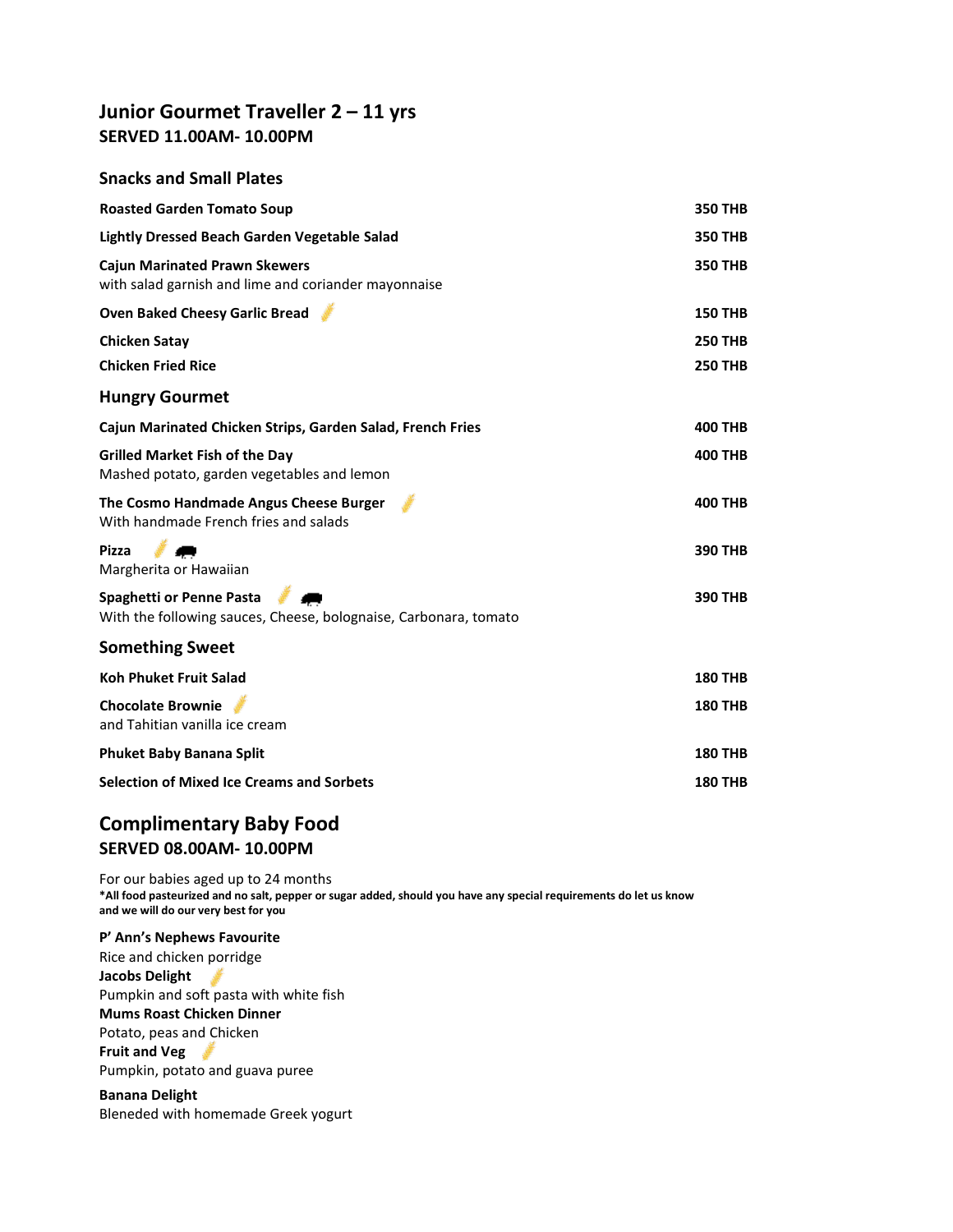

# **Night Menu (only)**

## **SERVED 10.00PM- 06.00AM**

#### **Dear valued guest,**

Our night chef is at your service this evening, ready to cook for you. He has put together this selection of his favorite dishes for your enjoyment. Wishing you a good night's rest. The in-room dining team.

#### **Thai**

| <b>Gaeng Kiew Wan Talay</b><br>Rawai sea gypsy fishing village seafood, green coconut curry with sweet basil                                               | <b>675 THB</b> |
|------------------------------------------------------------------------------------------------------------------------------------------------------------|----------------|
| <b>Gai Pad Med Mamuang</b><br>Wok fried chicken, Koh Phuket cashew nuts and dried chili                                                                    | <b>485 THB</b> |
| <b>Khao Pad</b><br>Fried rice, vegetable                                                                                                                   | <b>415 THB</b> |
| <b>Guay Tiew Nam Gai</b><br>Clear chicken soup with thin rice noodles, bean sprouts, deep fried garlic,<br>spring onion and coriander                      | <b>335 THB</b> |
| <b>Pad See Ew</b><br>Stir fried flat rice noodles, with chicken, garlic, egg, oyster sauce, white pepper,<br>new season carrot and green kale              | <b>385 THB</b> |
| Poh Pia Pak Tod<br>Deep-fried vegetable spring rolls with sticky plum sauce                                                                                | <b>395 THB</b> |
| Western                                                                                                                                                    |                |
| The Nai Harn Butcher's Burger<br>Pasture raised Angus beef, grilled bacon, jack cheese with caramelised onion,<br>salad and tomato chutney                 | <b>725 THB</b> |
| Cajun Chicken and Bacon Burger<br>Grilled free-range Cajun chicken, smoked bacon, iceberg lettuce and BBQ sauce                                            | <b>655 THB</b> |
| <b>BLT</b><br>Smoked streaky bacon, iceberg lettuce and tomato with mustard mayonnaise<br>on toasted white farmhouse loaf<br>(Add grilled chicken 150 THB) | <b>435 THB</b> |
| Spaghetti Ragu<br>Slow cooked ragout of beef red wine and tomatoes finished with torn basil<br>and Reggiano parmesan                                       | <b>635 THB</b> |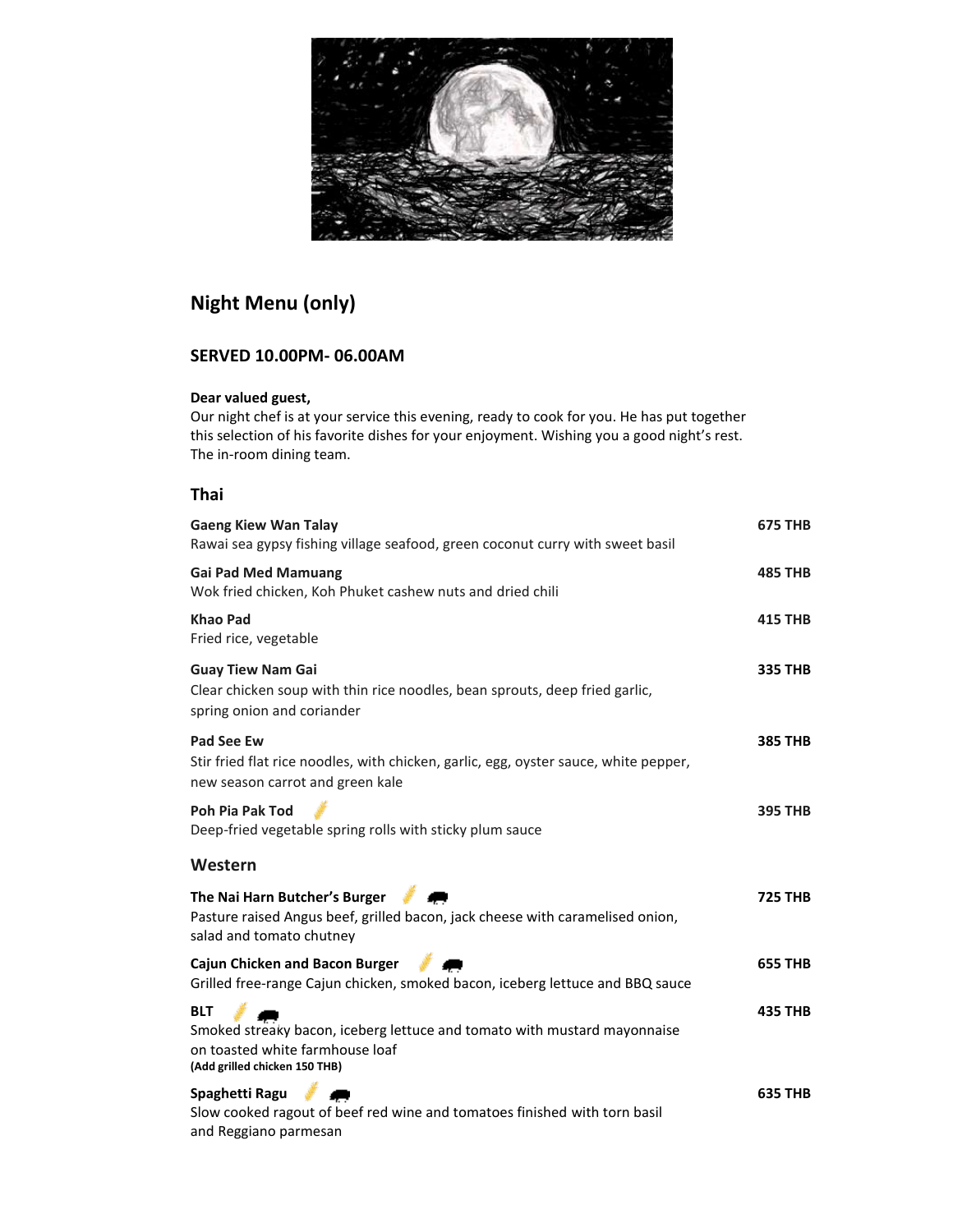| Spaghetti Carbonara<br>Spaghetti with home cured pancetta, garlic, white wine free-range egg yolk<br>Reggiano parmesan cheese and freshly chopped parsley | <b>610 THB</b> |
|-----------------------------------------------------------------------------------------------------------------------------------------------------------|----------------|
| <b>Tagliatelle Marinara</b><br>Freshly cooked Tagliatelle pasta, tomato ragout, torn basil and shaved parmesan cheese                                     | <b>460 THB</b> |
| <b>Humble Green Salad</b><br>Avocado, peppers, olives, asparagus, cucumber and lemon oil                                                                  | <b>435 THB</b> |
| <b>Margherita Pizza</b><br>Garden tomato passata, mozzarella and picked basil                                                                             | <b>425 THB</b> |
| Smoked Salmon with Homemade Cream Cheese and Cucumber Sandwich<br>With freshly toasted sesame seed bagel and rocket                                       | <b>535 THB</b> |
| <b>Yellow Fin Tuna Sandwich</b><br>Classic tuna mayonnaise with red onion, rocket, tomato and cucumber                                                    | <b>485 THB</b> |

| <b>Sweet Dreams</b>                                                                                                                              |                |
|--------------------------------------------------------------------------------------------------------------------------------------------------|----------------|
| <b>Classic Tiramisu</b>                                                                                                                          | <b>335 THB</b> |
| <b>Cashew Nut and Chocolate Brownie</b><br>With vanilla ice cream                                                                                | <b>460 THB</b> |
| <b>Mango Sticky Rice</b><br>With coconut and mango sorbet.                                                                                       | <b>270 THB</b> |
| Selection of Our Homemade Ice Creams and Sorbets<br>Vanilla, dark Belgian chocolate, salt caramel, mixed berry, lemon, and passion fruit sorbets | <b>285 THB</b> |
| <b>Hand Cut Seasonal Fruit Platter</b>                                                                                                           | <b>235 THB</b> |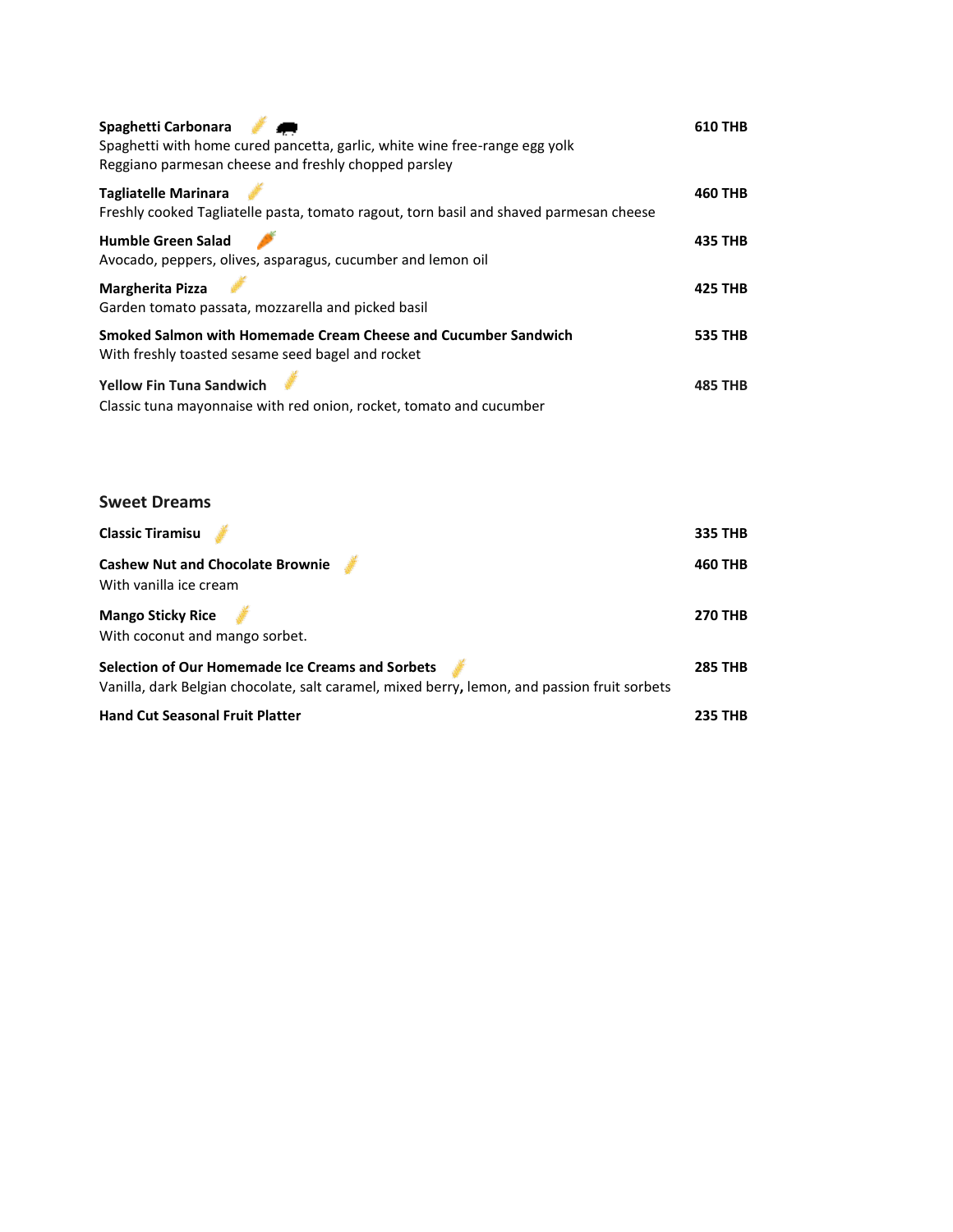# **Private BBQS in Room**

Why not have your own very special night in the privacy of your own rooms terrace, overlooking the Andaman sea while you are waited on by our expert service team and all your BBQ items are cooked in front of you by one of our chefs allowing you to spend that necessary quality time with your loved ones

**\*SHOULD YOU HAVE ANY ALLERGY CONCERNS PLEASE CONSULT YOUR ORDER TAKER WHO CAN LIASE WITH CHEF TO ARRANGE ALTERNATIES** 

#### **In Room Private BBQ Collection,**

### **Please order at least Twenty-Four Hours in advance for Preparation Your Waiter will be Happy to Make Wine Suggestions**

#### **Thai Songs from the Andaman Fishermen 4,500 THB (Sharing for Two)**

#### **Salads**

Glass noodle salad with minced chicken Spicy lemongrass prawn salad Som Tam salad

#### **Sauces**

Sweet and sour Spicy Indonesian peanut satay sauce Tamarind sauce, Sweet chilli dipping sauce Seafood dipping sauce

#### **Barbeque Items**

Prawns skewered on lemongrass Marinated seabass with garlic and black pepper Grilled queen scallop in the shell with garlic Pla Muek Yang - Thai style grilled squid Grilled swimmer crab Prawn satay Pla Hor Bai Tong - Sea bass grilled with banana leaf

#### **Accompaniments**

Spiced cashew nuts Sticky rice wrapped in Banana leaf Mixed vegetable pickle

#### **Desserts**

Gluy Buad Chee - Thai bananas simmered in coconut milk Passion fruit cheesecake Khanom Buang Khanom Ba Bin - Coconut cake Hand cut seasonal Phuket fruit platter **\*Please ask your waiter for today's market selection**

#### **A Choice of Drink Per Person**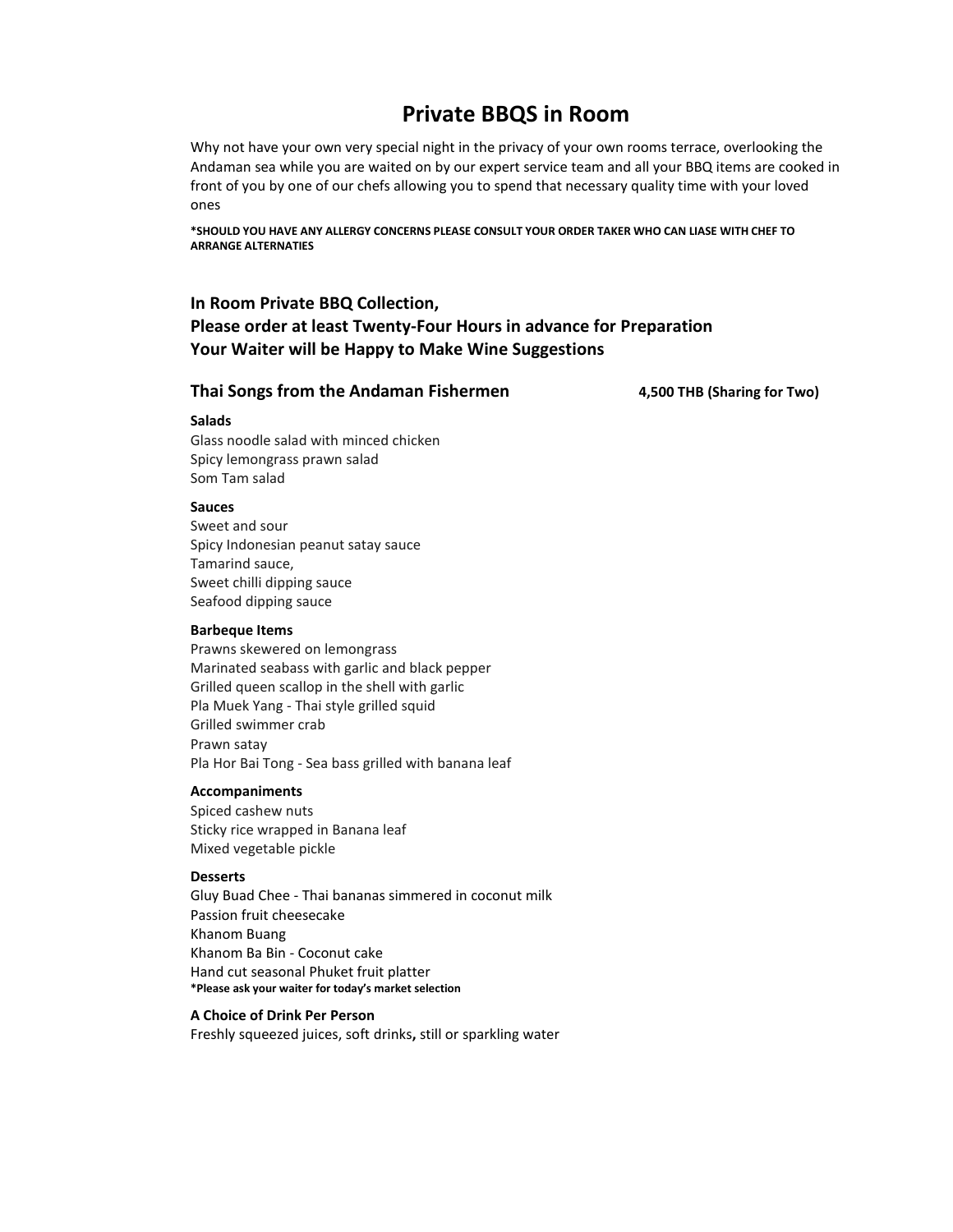# **Thai Songs from the Farm 1.1 Thai Songs from the Farm 1.1 Thai Songs from the Farm 1.1 Thai Songs from the Farm And the Andaman Fisherman**

#### **Salads**

Som Tam Glass noodle salad with minced chicken Nam Tok Moo - Spicy grilled pork with sweet and sour spicy dressing

#### **Sauces**

Sweet and sour Spicy Indonesian peanut satay sauce Tamarind sauce Sweet chilli dipping sauce Seafood dipping sauce

#### **Barbeque Items**

Chicken satay skewers Spicy marinated minute steak, prawns skewered with lemongrass Marinated seabass with garlic and black pepper Pla Muek Yang - Thai style grilled squid Prawn satay style

#### **Accompaniments**

Spiced cashew nuts Sticky rice basket Mixed vegetable pickles

#### **Desserts**

Grilled banana with palm sugar Khanom Buang Khanom Ba Bin - Coconut cake Hand cut seasonal Phuket fruit platter **\*Please ask your waiter for today's market selection**

#### **A Choice of Drink Per Person**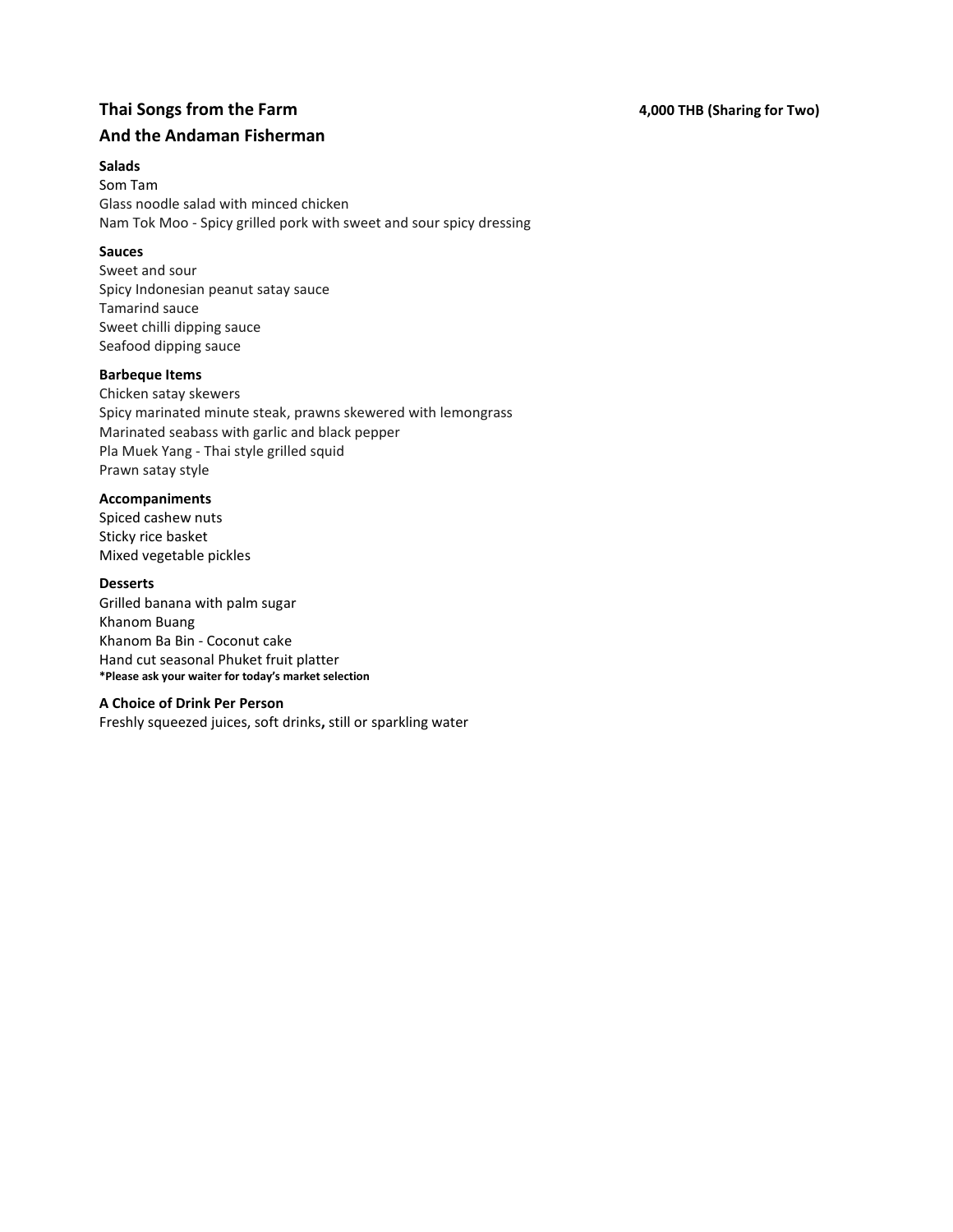#### **Mediterranean Songs from the Andaman Fishermen 5,000 THB (Sharing for Two)**

#### **Salads**

Caesar salad Cypriot village salad Caprese salad

#### **Selection of Dips**

Tzatziki Taramasalata Hummus Babba ganoush Black olive tapenade **Served with warm Pita bread and black olives**

#### **Barbeque Items**

Mediterranean vegetable and Haloumi cheese with pesto Garlic grilled prawns Lemon and rosemary marinated sea bass Grilled squid with lemon and black pepper Rawai Scallops in the shell with lemon and garlic butter Cobia fish with Cajun seasoning

#### **Sauces**

Vierge sauce Tzatziki Salsa Verde Tahini Lemon Extra virgin olive oil

#### **Accompaniments**

Selection of breads Virgin olive oil Balsamic vinegar Marinated olives Caper berries Fresh lemon

#### **Desserts**

Individual dark chocolate and raspberry entremet Citrus baklava Vanilla Pannacotta with assorted tropical fruits

#### **A Choice of Drink Per Person**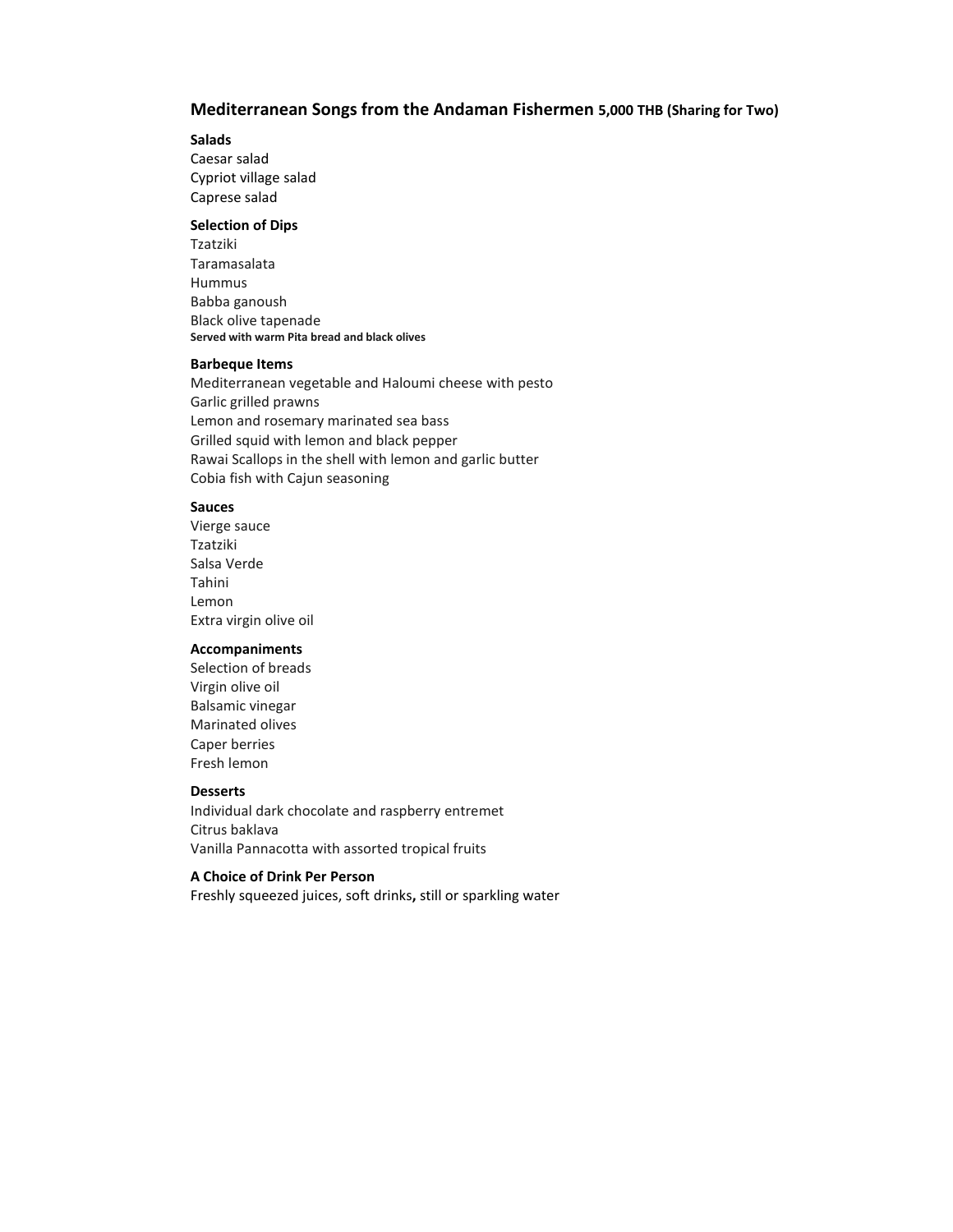#### **Mediterranean Songs from the Farm and the Andaman Fisherman 5,500 THB (Sharing for Two)**

#### **Salads**

Caprese salad Cypriot village salad Crumble goat's chees with tomato, pomegranate, basil and balsamic with toasted pine nuts

#### **Selection of Dips**

Tzatziki Taramasalata Hummus Baba Ganoush **Served with warm pita bread and black olives**

#### **Barbeque Items**

Cumin and mint spiced lamb Kofta Piri Piri chicken escalope Pork Souvlaki Black pepper minute steak Garlic grilled prawns Lemon and rosemary marinated sea bass Grilled squid with lemon and black pepper

#### **Sauces**

Lemon and Lime BBQ sauce Sauce Vierge Salsa Verde Dijon mustard Aioli

#### **Accompaniments**

Selection of breads Virgin olive oil Balsamic vinegar Marinated olives Caper berries

#### **Desserts**

Individual dark chocolate and raspberry entremets Pavlova of meringue with local fruits and Chantilly cream Classic lemon tart

#### **A Choice of Drink Per Person**